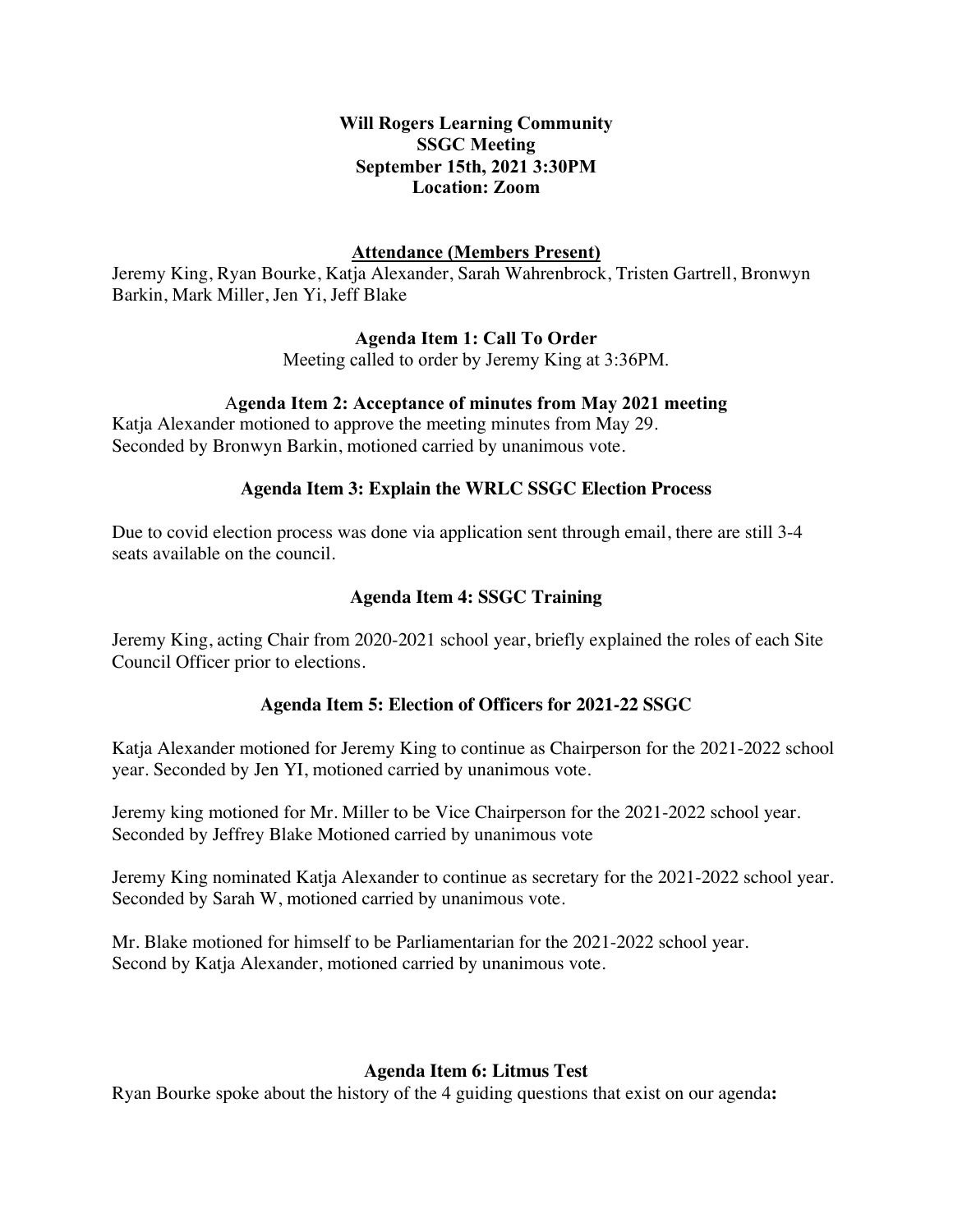Is it good for kids? Does it build capacity? Is it sustainable? Does it compliment and support the work we are currently doing?

He suggested we edit these to read:

Is the benefit for some kids at the expense of BIPOC (Black and Indigenous People of color ) students**?** Members all agreed, no vote is necessary for this change

## **Agenda Item 7: Explain Title I Schoolwide Status**

Mr. Bourke shared brief history of Title 1 Funding. Title 1 monies are allocated by Federal Government for schools with student populations of 40% or more that qualify for free and reduced lunch. The monies are given to an LEA authority and they then allocate funds to individual sites. Our allocations have dwindled because the Title 1 funds are being more equally distributed to include John Adams Middle School to which 3 of the existing Title 1 Santa Monica elementary schools feed into.

2019 – Title 1 Funds for WRLC were approximately \$255,000 2020 – Title 1 Funds for WRLC were approximately \$147,000 2021 - Title 1 Funds for WRLC will be approximately \$135,000

37% at Rogers this year qualify for free and reduced lunch, this is just under the 40% usually desired to receive Title 1 funding. The SMMUSD School board decided to give Title 1 status to WRLC this year due to Covid. However next year WRLC may not qualify.

Member Question: Why the \$12,000 decline in funds, is it due to decline in enrollment? And this is in part due to District decision to not take "out of" district students?

Yes, the decline in enrollment per capita for district and WRLC percentage effects Title 1 funds. Projections suggest a rising trend in enrollment, however those students may not qualify for Free and Reduced lunch

Member Question: Do we know how many forms for Free and Reduced Lunch are NOT being filled out but could be due to the state decreeing that due to covid all students will receive free lunch this school year?

Traditionally the WRLC Office staff has cross referenced the lists, this is a work progress.

#### **Agenda Item 8: SPSA Development 2021/22**

The SPSA (often referred to as the "Sipsa") is the site plan for student achievement. It is a long document which consists of 3 goals and the sources and allocation of funds to achieve those 3 goals.

Goal 1: Students in grades 3-5 will exhibit a 5% increase to 3 or 4 ( proficient or above ) in both ELA & Math as measured by CAASP and other local measures Goal 2: ELLS (English Language Learners) will show a 5% increase in proficiency Goal 3: Implementation of Social Emotional Learning ( SEL)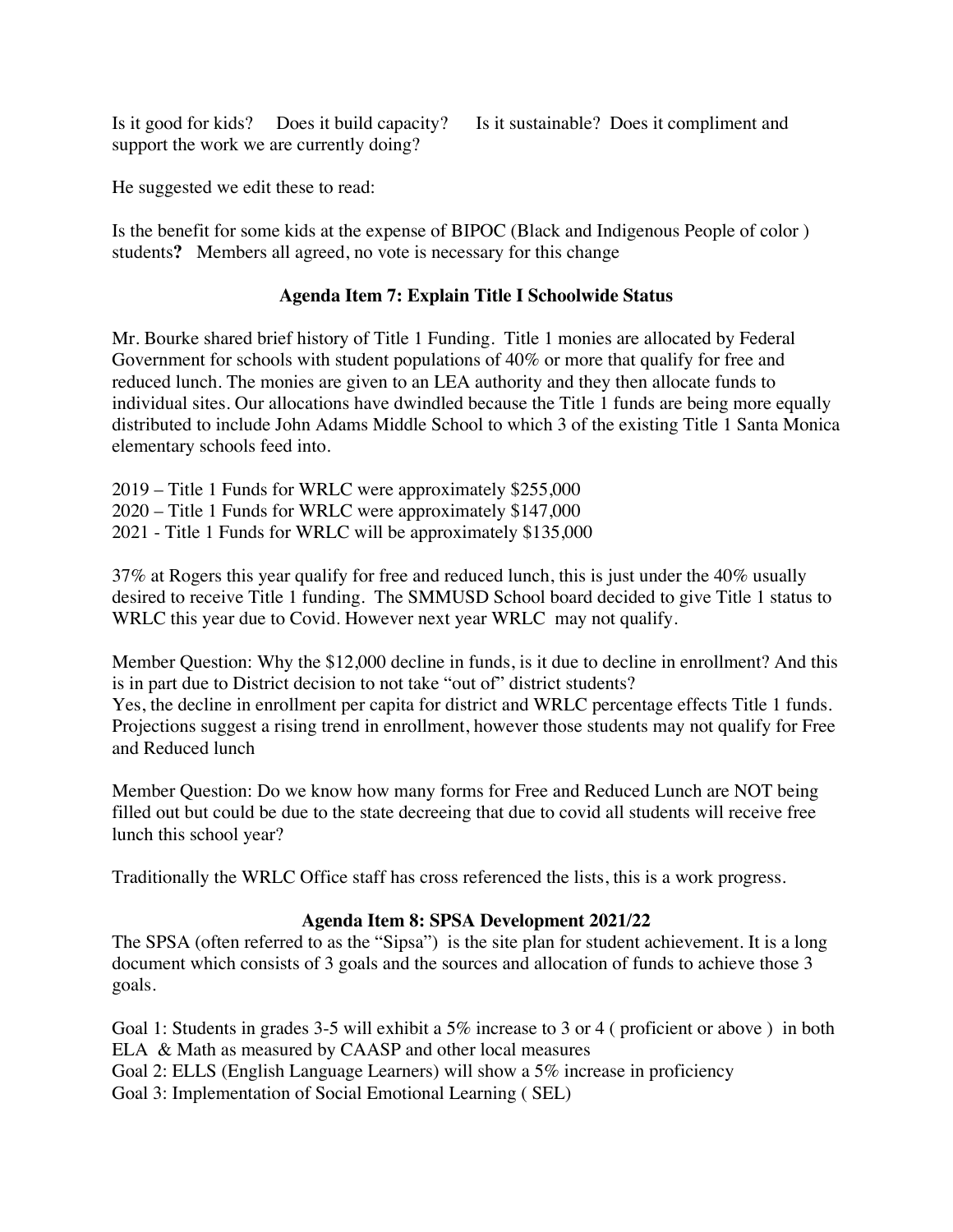Overview of timeline for site plan: Our goals already crafted, and written in Spring 2021 10/15 Evaluate & review and receive feedback from ELAC 10/18 SPSA submitted to ED Services for review 10/27 ED Service review and return for updates 11/5 Revise and resubmit to ED Services 11/18 Present SPSA to the SMMUSD Board of Education

In spring we do this all over again so we are ready for August 2022.

Mr. Bourke shared ELAC notes about DL and SPSA goals Overall positive feedback. Member question: Have we reached out to ELAC to find representative for the SCGC? ELAC is meeting next week and that is on the agenda.

# **Agenda Item 9: For The Good Of The Order**

General public and/or member comments: Member Comment: The current SCGC members are not representative of the BIPOC families, how can we do better?

Next meeting date: October 20<sup>th</sup> 3:30 invitation and agenda will be emailed 72 hours of longer

Chair Jeremy King shared Google drive with council. He will email to all members' emails so that members will have access to the SPSA and SCGC bylaws

# **Agenda Item 10: Adjournment**

**4:36**PM - Meeting adjourned.

*Next regular meeting: October 20th, 2021 at 3:30PM.*